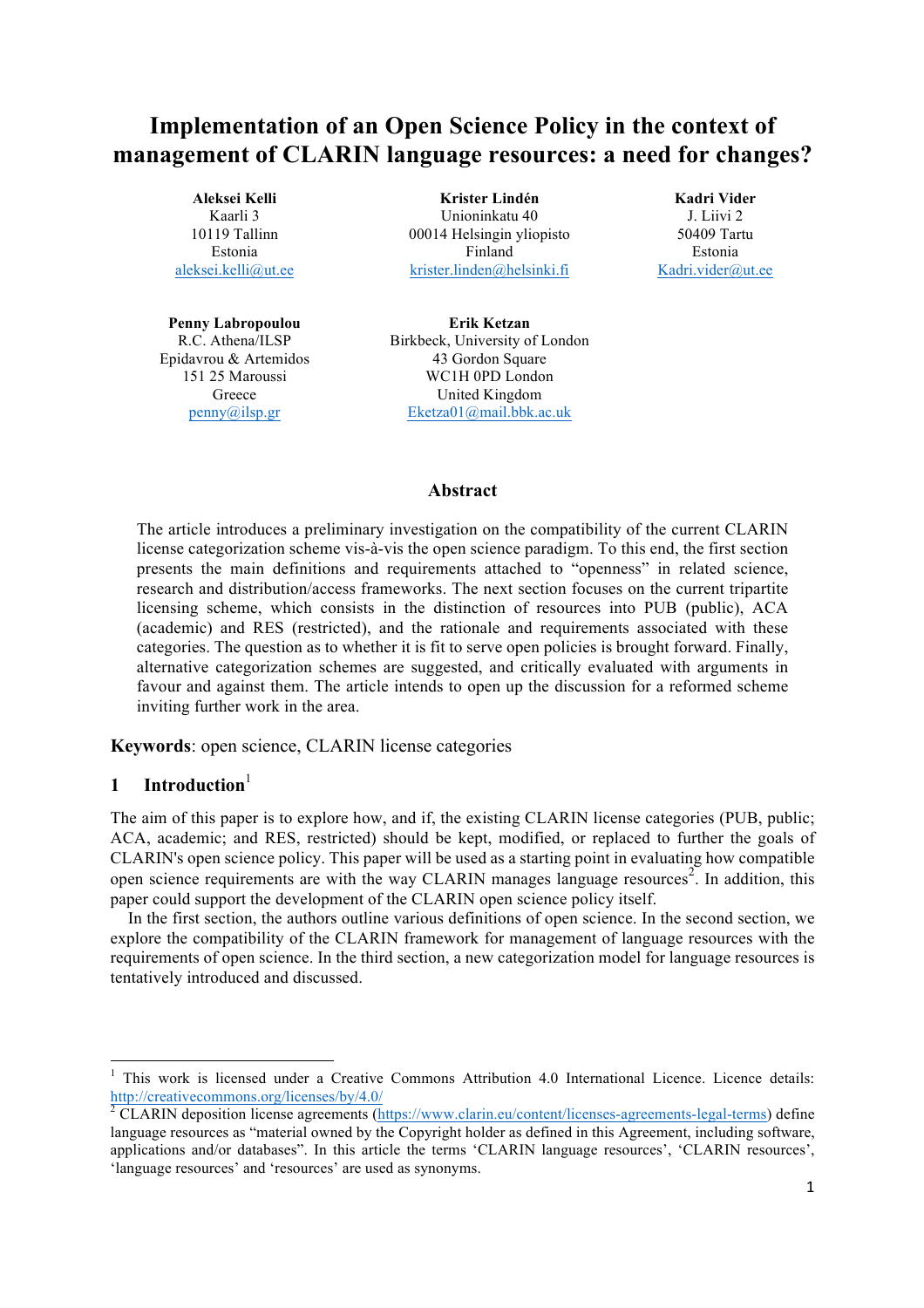#### **2 Open science definitions**

CLARIN has expressed its commitment to **open science** (see, CLARIN Value Proposition 2016). This commitment, however, requires additional clarification. To evaluate whether CLARIN follows open science requirements while managing language resources, it is necessary to define open science.

The European Commission (2016) and OECD (2015) provide rather general definitions of open science. We therefore turn to more operational definitions.

There are several initiatives which provide criteria for open science. The Berlin Declaration on **Open Access** (2003) requires that 1) open access should cover research results, raw data and metadata, source materials, digital pictorial and graphical materials, etc.; 2) right holders grant to all users a license to use, distribute, and to make and distribute derivative works; 3) a complete version of the work and all supplemental materials in an appropriate standard electronic format is deposited.

The policy document titled "Ten years on from the Budapest Open Access Initiative: setting the default to open" (BOAI 2012) has some specific requirements for licensing and reuse (e.g. a recommendation to use CC-BY or an equivalent license).

The Open Knowledge International<sup>3</sup> sets the following key features of **openness**: 1) availability and access; 2) reuse and redistribution; 3) universal participation.

Open Knowledge International has also adopted the **Open Definition** (version 2.1), which has detailed conditions for the determination of open works and open licenses. It essentially allows conditions such as attribution, integrity, and share-alike. If there are additional restrictions on re-use of the data (e.g. non-commercial use, no derivatives), then the content is not open.

The director of OpenScience project (which is dedicated to writing and releasing free and open source scientific software) defines<sup>4</sup> open science through four fundamental goals: 1) transparency in experimental methodology, observation, and collection of data; 2) public availability and reusability of scientific data; 3) public accessibility and transparency of scientific communication; 4) using web-based tools to facilitate scientific collaboration.

#### **3 Re-thinking the CLARIN framework for management of language resources**

The management of CLARIN language resources is based on a tripartite division of resources: PUB (public), ACA (academic), RES (restricted).<sup>5</sup> Currently, 364,448 language resources have been tagged with one of these categories within the Virtual Language Observatory catalogue.<sup>7</sup> Although the categorization scheme has been incrementally improved (see Kelli et al. 2015), the conceptual framework remains the same.

This division does not aim to replace licenses but to group them together in a way that supports endusers in restricting the search area for resources they can deploy for their purposes. License categories give them a first indication of the licensing terms of the resources.

The researchers who created the license categories of CLARIN resources (Oksanen et. al. 2010) provided arguments to explain their choices. First, the categorization was based on an extensive survey. Secondly, it is argued that the licensing categorization must take into account licensing terms, such as limiting the distribution to academia or to even more limited groups of users, that are not covered bystandard licenses such as Creative Commons<sup>8</sup> but which are commonly used for language resources.

The three categories are defined through specific requirements:

<u> 1989 - Johann Barn, mars ann an t-Amhain an t-Amhain an t-Amhain an t-Amhain an t-Amhain an t-Amhain an t-Amh</u>

<sup>&</sup>lt;sup>3</sup> Open Knowledge International is a global non-profit organisation focused on realising open data's value to society. Information available at https://okfn.org/ (15.4.2017).<br><sup>4</sup> Dan Gezelter, "What, exactly, is Open Science?", The Open Science Project. Available at:

http://openscience.org/what-exactly-is-open-science/<br>
<sup>5</sup> The tripartite division is not unique. For instance, ORCID also has three levels for access to data: 1) everyone;

<sup>2)</sup> trusted parties; 3) only me. Additional information available at http://support.orcid.org/knowledgebase/articles/124518-orcid-privacy-settings (17.4.2017).<br><sup>6</sup> 364,448 records out of 893,368 have been labelled Public (167,900), Academic (138,905) and Restricted for

individual use (57,643).

<sup>&</sup>lt;sup>7</sup> CLARIN Virtual Language Observatory. Available at:  $\frac{https://vlo.clarin.eu/}{https://crelarine.u/}(3.7.2017)$ .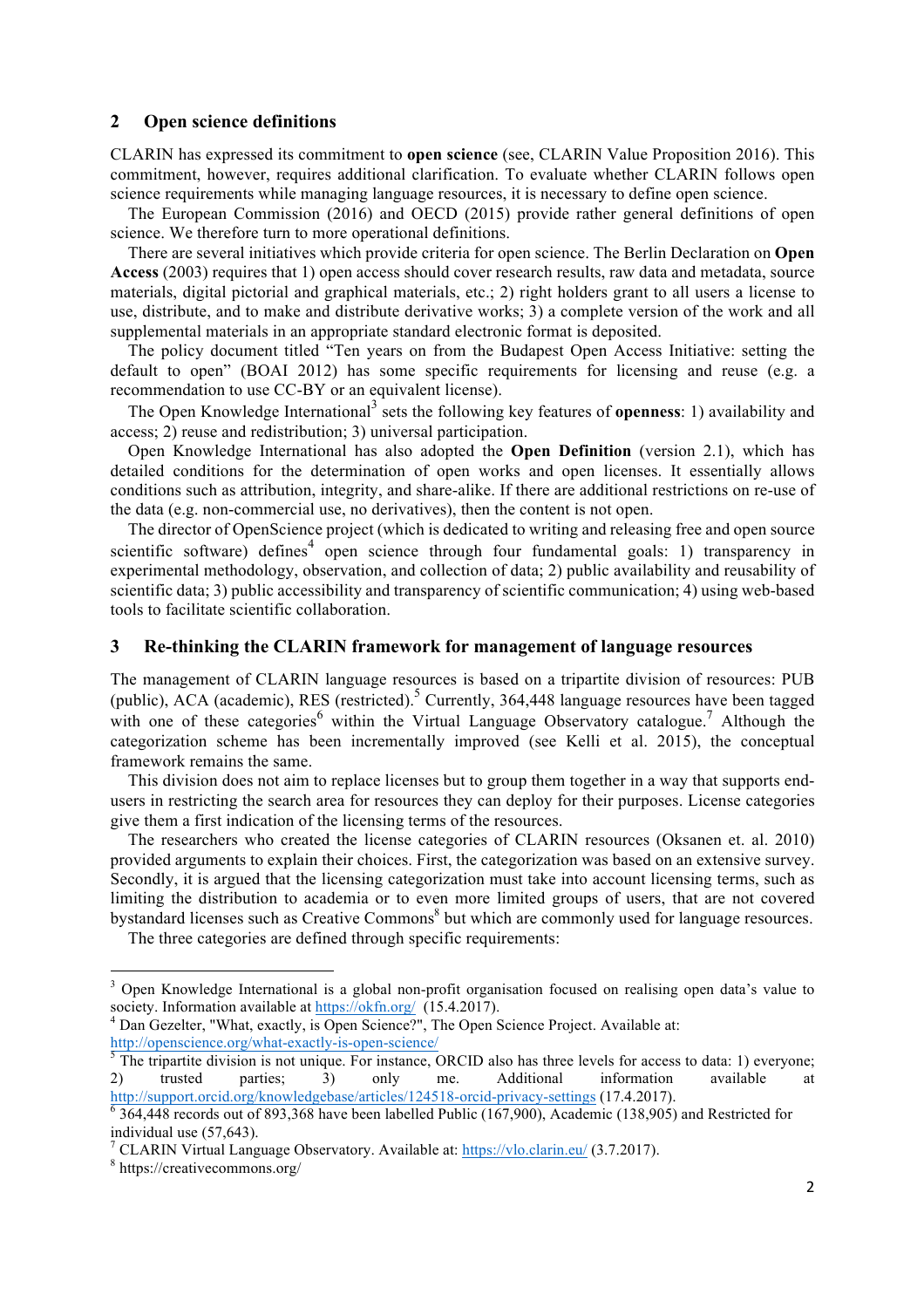- PUB resources should have no use limitations (e.g. based on geographic location, purpose of use, etc.). Recommended licenses are the Creative Commons Zero (CC0) or the Open Database License<sup>9</sup> (ODbL).
- ACA resources must be available for studying, research and teaching purposes.
- The availability of RES resources is even more limited. Their use requires following specific ethical or personal data protection requirements (Oksanen et. al. 2010).

PUB, ACA, RES categories may also be subject to additional conditions such as non-commercial use (NC), non-derivative use (ND) and to redeposit modified resources with CLARIN (RED) (Oksanen et al. 2010). The question is whether the division of resources into PUB, ACA and RES category scheme can be improved in light of an open science policy.

#### **3.1 Public vs. Open**

"Public" and "open" are to some extent competing concepts. It could be argued that the concepts "open" and "openness" are clearer and more widespread than the concept of "public". However, there is no official and universal definition for the term "open", as demonstrated above. Openness is used in different policy documents (Berlin declaration, BOAI 2012, etc.), by different institutions (OECD, EU), and organizations (Open Knowledge International, Open Source Initiative). The names of some standard license also include the term "open" (e.g. Open Database License). This, however, is not the only practice for naming licenses.

The concept of "public" is used in a similar context as well. For instance, "public domain" refers to material which is no longer protected by copyright. Copyright legislation uses the term "public". For instance, the InfoSoc Directive (2001) regulates communication to the public (art. 3).<sup>10</sup> Several wellknown standard licenses such as the European Union Public License<sup>11</sup> (EUPL), GNU General Public License<sup>12</sup> (GPL), Eclipse Public License<sup>13</sup> (EPL) and Mozilla Public License<sup>14</sup> (MPL) use the term "public" in their title. There is also the term "free" used in the title of several standard licenses (e.g., Academic Free License<sup>15</sup>, Free Public License<sup>16</sup>).

There is no consistent use of the terms "open" and "public". Replacing one term with the other probably does not make the situation better. Although the concept of "public" can be limited, not necessarily covering the general public (everyone), replacing it with the concept of "open" would not solve these definitional problems.

One outcome of replacing "public" with "open" is that many resources would technically be classified as "restricted", in contrast to "open". This is a more general sense of restricted than what is intended by CLARIN RES, which is defined in contrast to public or academic.

#### **3.2 Academic use**

<u> 1989 - Johann Barn, mars ann an t-Amhain an t-Amhain an t-Amhain an t-Amhain an t-Amhain an t-Amhain an t-Amh</u>

In CLARIN, academic (ACA) and restricted (RES) resources are both restricted for copyright or personal data protection reasons. Note that licenses for "academic use" are not unique to CLARIN (see, e.g., Academic Free License<sup>17</sup>). The concept "academic use" is admittedly vague and could cause

<sup>&</sup>lt;sup>9</sup> For additional information, see Open Data Commons Open Database License (ODbL). Available at https://opendatacommons.org/licenses/odbl/1.0/ (3.7.2017).<br><sup>10</sup> The Estonian Copyright Act defines the public as "means an unspecified set of persons outside the family and

immediate circle of acquaintances"  $(§ 8)$ . This approach is more or less similar across Europe.

<sup>&</sup>lt;sup>11</sup> Additional information on EUPL is available at <u>https://joinup.ec.europa.eu/community/eupl/og\_page/european-</u><br>union-public-licence-eupl-v11 (17.4.2017).

<sup>&</sup>lt;sup>12</sup> Additional information on GPL is available at  $\frac{https://www.gnu.org/licenses/gpl.html}{https://www.gnu.org/licenses/gpl.html}$  (17.4.2017).<br><sup>13</sup> Additional information on EPL is available at  $\frac{https://www.eclipse.org/legal/epl-v10.html}{https://www.eclipse.org/legal/epl-v10.html}$  (17.4.2017).<br><sup>14</sup> Additional infor (17.4.2017).

<sup>&</sup>lt;sup>16</sup> Additional information on Free Public License is available at https://opensource.org/licenses/FPL-1.0.0 (17.4.2017).

<sup>&</sup>lt;sup>17</sup> Additional information on Academic Free License is available at https://opensource.org/licenses/AFL-3.0 (17.4.2017).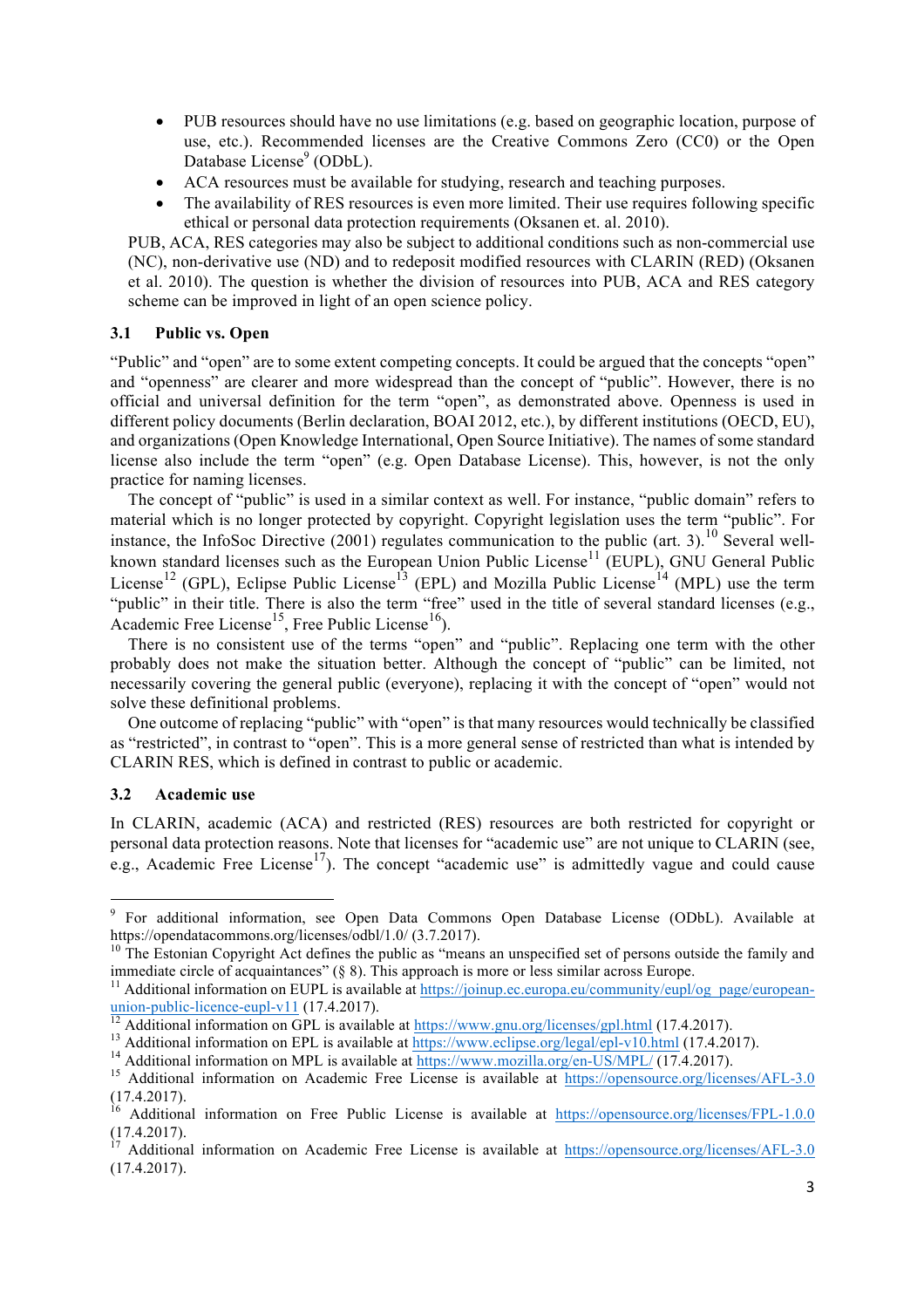confusion. The primary question is whether commercial research is covered or not. If not, then one option could be to replace the academic category with non-commercial (NC). This solution is problematic as well, however, as there is community-wide confusion regarding what types of use are "non-commercial" (Kamocki and Ketzan 2014). Additionally, commercial research should under certain conditions be allowed under academic use, e.g. in an industry-sponsored academic setting.

#### **3.3 Alternative categorization**

The question remains whether it would be reasonable to change the current categorization of resources. Considering the problems caused by license proliferation (e.g., the existence of conflicting clauses), it would, in theory, be preferable to rely on existing standard licenses (e.g. Creative Commons<sup>18</sup>) rather than create new bespoke licenses to replace them. The problem is that the use of language resources, due to the many unique situations we have described, cannot easily be based only on well-known standard licenses. Additional permission and restrictions are fundamentally required. An alternative categorization scheme should therefore be considered.

One option is to divide resources into two main categories: **open** and **restricted**. This category scheme fits better, conceptually, with the open science doctrine, which is becoming increasingly supported and emphasized across the EU and globally. However, renaming PUB resources to Open would not improve legal clarity. The transformation from PUB to Open would require moving some resources to a restricted category (when the license is not broad enough). The current system has largely worked well and has been in place for many years. A new license categorization scheme could cause confusion within the CLARIN community.

## **4 Conclusion**

As the open science doctrine becomes increasingly prevalent at national, regional and international levels, CLARIN's goals and policies should adapt to reflect this as it continues its mission of disseminating language resources as widely as possible.

Under its existing license category scheme, CLARIN resources are divided into three categories: public, academic, restricted. This article explored whether an alternative scheme, focusing on a division between "open" and "restricted", would be more compatible with open science and be more useful for the CLARIN community. Future work is needed to refine such a proposal and argue, quantitatively and qualitatively, for its rejection or adoption.

## **Reference**

<u> 1989 - Johann Barn, mars ann an t-Amhain an t-Amhain an t-Amhain an t-Amhain an t-Amhain an t-Amhain an t-Amh</u>

- [Berlin Declaration on Open Access 2003] Berlin Declaration on Open Access to Knowledge in the Sciences and Humanities of 22 October 2003. Available at https://openaccess.mpg.de/Berlin-Declaration (16.4.2017);
- [BOAI 10] Ten years on from the Budapest Open Access Initiative: setting the default to open (2012). Available at http://www.budapestopenaccessinitiative.org/boai-10-recommendations (15.4.2017);
- [CLARIN] CLARIN. Licenses, Agreements, Legal Terms. Available at https://www.clarin.eu/content/licenses-agreements-legal-terms (15.4.2017);
- [CLARIN Value Proposition 2016] CLARIN Value Proposition (2016). Available at https://office.clarin.eu/v/CE-2016-0847-CLARINPLUS-D5\_4.pdf (12.4.2017);
- [Estonian Copyright Act] Autoriõiguse seadus (valid since 12.12.1992). RT I 1992, 49, 615; RT I, 31.12.2016, 2 (in Estonian). Translation available at https://www.riigiteataja.ee/en/eli/524012017001/consolide (17.4.2017);

<sup>&</sup>lt;sup>18</sup> Additional information on Creative Commons is available at https://creativecommons.org/about/ (17.4.2017).